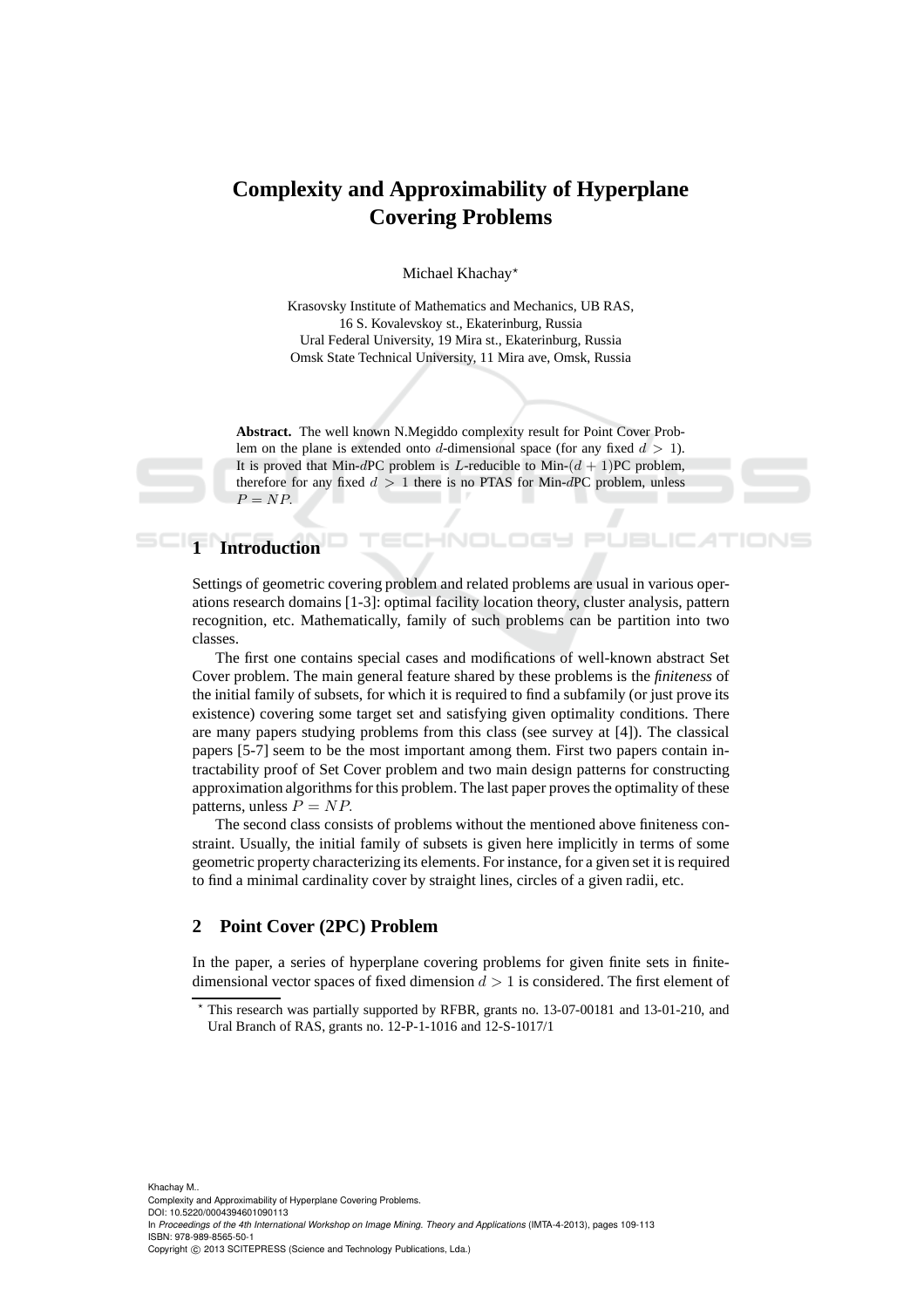this family (for  $d = 2$ ), also known as Point Covering on the plane (2PC) problem was studied by N.Megiddo and A.Tamir [8] who proved its intractability in the strong sense.

We extend this result on to the case of appropriate fixed dimensionality  $d > 1$ and prove that all these problems are Max-SNP-hard and consequently have no PTAS, unless  $P = NP$ .

*Problem 1.* 'Point covering by lines on the plane' (2PC). A finite subset  $P = \{p_1, \ldots, p_n\}$  $p_n$ }  $\subset \mathbb{Z}^2$  and natural number B are given. Is there exists a finite family C of straight lines covering P such that  $|C| \leq B$ ?

Obviously, in the particular case when the set P is in *the general position*, i.e. each triple of its points does not belong to the same straight line, the 2PC problem has a trivial solution ('Yes' whether  $B > \lfloor |P|/2 \rfloor$  and 'No' otherwise), which can be found in a polynomial time. But in the general case this problem is intractable.

#### **Theorem 1 ([8]).** *The 2PC problem is NP-complete in the strong sense.*

Note that Theorem 1 applies that 2PC problem could not be solved by only polynomial time algorithms, but also pseudo-polynomial time.

旧

### **3 Hyperplanes Covering Problems**

Let us consider the more general problem settings.

*Problem 2.* 'Hyperplane covering in d-dimensional space' (dPC). For a fixed  $d > 1$ , a finite subset  $P = \{p_1, \ldots, p_n\} \subset \mathbb{Z}^d$  and natural number B are given. Is there exists a cover C of P by hyperplanes such that  $|C| \leq B$ ?

*Problem 3.* 'Minimal hyperplane covering in d-dimensional space' (Min-dPC). Let a finite subset  $P = \{p_1, \ldots, p_n\} \subset \mathbb{Z}^d$  be given. It is required to find a minimum cardinality partition  $J_1, \ldots, J_L$  of a set  $\mathbb{N}_n = \{1, \ldots, n\}$  such that for each  $i \in \mathbb{N}_L$  there is a hyperplane  $H_i$  and

$$
\{p_j \in P : j \in J_i\} \subset H_i.
$$

We extend the result of Theorem 1 onto the case of  $d$ -dimensional space for any fixed  $d > 1$ . We start with construction of polynomial-time reduction of  $(d-1)$ PC to dPC problem. Let an instance of  $(d-1)$ PC be given by subset  $P = \{p_1, \ldots, p_n\}$  ⊂  $\mathbb{N}_{M}^{d-1}$  and  $B \in \mathbb{N}$ . We use a natural isomorphic embedding of  $(d-1)$ -dimensional into d-dimensional vector space:

$$
x \in \mathbb{R}^{d-1} \mapsto [x, 0] \in \mathbb{R}^d.
$$

Map any point  $p_i \in P$  into couple of points in  $\mathbb{Z}^d$  by the formula

$$
\bar{p}_{2i-1} = [p_i, -w_i], \ \bar{p}_{2i} = [p_i, w_i],
$$

where

$$
w_i = (K+2)^{i-1}
$$
 and  $K = \left[ (d-1)^{\frac{d-1}{2}} (M-1)^{d-1} \right]$ .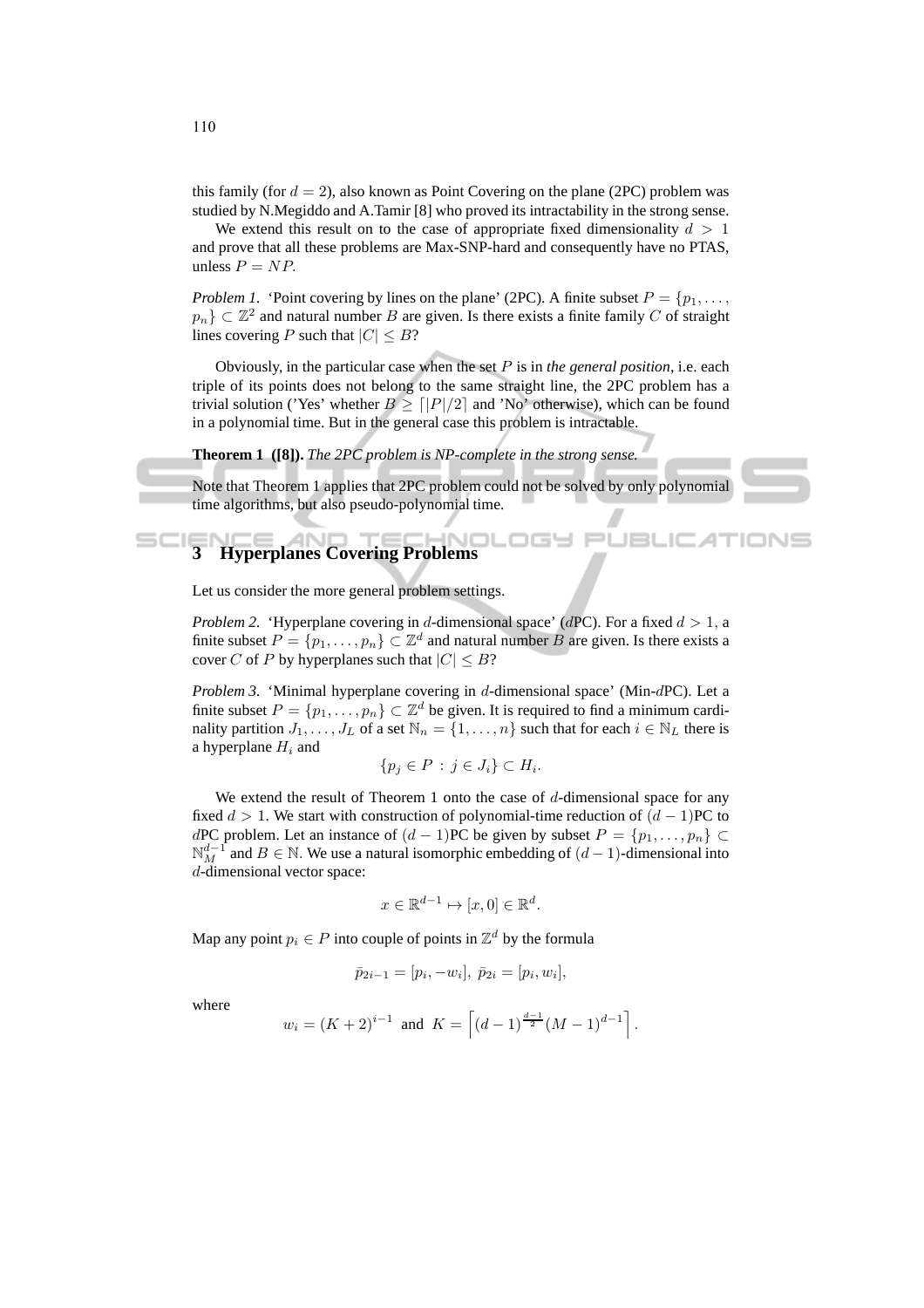Such a way, we construct the subset  $\bar{P}\subset\mathbb{Z}^d$  and the setting  $(\bar{P},B)$  of the dPC problem.

It is evident, that any hyperplane cover of  $P$  induces the equivalent cover (with the same number of hyperplanes) of  $\bar{P}$  in  $\mathbb{R}^d$ . The converse statement should be proved.

Denote by  $\pi_0$  the hyperplane  $\{ [x, 0] : x \in \mathbb{R}^{d-1} \}$ . Let  $\Pr_{\pi_0} Q$  be an orthogonal projection of the subset  $Q \subset \mathbb{R}^d$  onto  $\pi_0$ .

**Lemma 1.** Let subsets  $Q \subset P$  and  $\overline{Q} \subset \overline{P}$  be related by  $Q = \Pr_{\pi_0} \overline{Q}$  and the following *inequalities be valid*

$$
|\bar{Q}| \ge d + 1,
$$
  
dim aff $\bar{Q} \le d - 1.$ 

*Then* dim aff $Q \leq d - 2$ .

**Lemma 2.** Let  $\bar{\Pi} = {\{\bar{\pi}_1, \ldots, \bar{\pi}_t\}}$  be a hyperplane cover of subset  $\bar{P}$ . The subset P *also has a hyperplane cover*  $\Pi$  *such that*  $|\Pi| \leq t$ .

**Lemma 3.** *The described above reduction* (d−1)*PC to* d*PC can be done in polynomial time of Length* $((d-1)PC)$ *.* 

HNOLOGY PUBLICATIONS т On the basis of these lemmas we can prove the following

**Theorem 2.** *For an arbitrary fixed*  $d > 1$ *, the dPC problem is NP-complete (and the Min-*d*PC problem is NP-hard) in the strong sense.*

Now we show that the supposed above  $(d-1)$ PC to dPC reduction can be reformulated as L-reduction [9] from Min- $(d-1)$ PC to Min-dPC problem.

**Definition 1.** Let sets  $\Im$  and  $S$ , set-valued map  $F : \Im \rightarrow 2^S$  and some target function  $c: \bigcup_{I \in \mathfrak{I}} F(I) \to \mathbb{R}_+$  *be given. The quadruple*  $A = (\mathfrak{I}, S, F, c)$ *, where each*  $I \in \mathfrak{I}$  *is mapped to optimization problem*

$$
\min\{c(s): s \in F(I)\},\
$$

*is called a combinatorial minimization problem.*

W.o.l.g., any  $I \in \mathfrak{I}$  is called an instance of the problem A and its optimum value is denoted by  $OPT(I)$ .

**Definition 2.** *Consider problems* A *and* B *of combinatorial minimization. It is called, that there is an* L*-reduction from* A *into* B, *if there are two LSPACE-computable functions* R *and* S *and positive constants* α *and* β *such that the following conditions are valid:*

*1. for each instance* I *of the problem* A*,* R(I) *is an instance of* B *and*

$$
OPT(R(I)) \leq \alpha OPT(I);
$$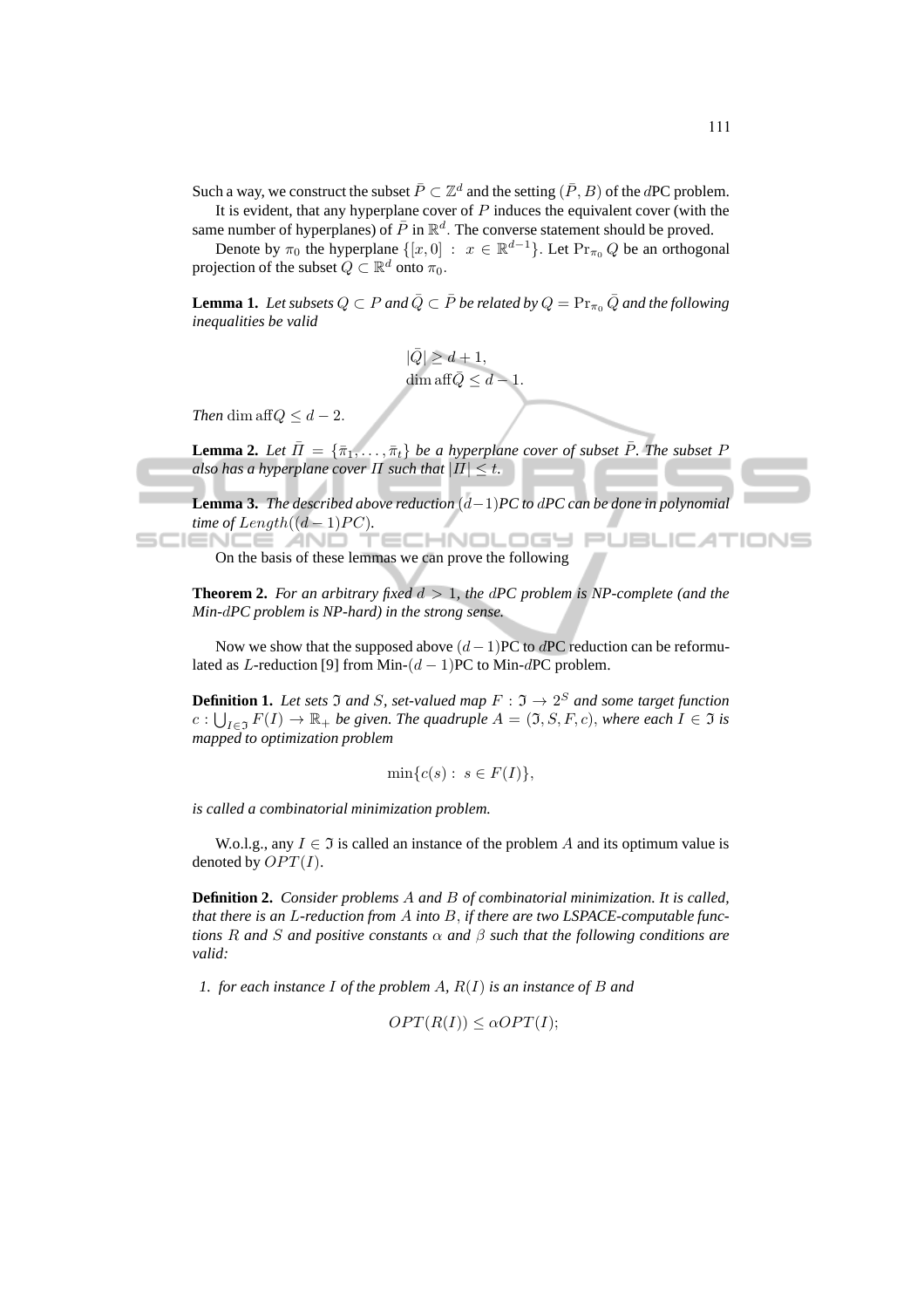*2. for each feasible solution* z *of* R(I)*,* S(z) *is a feasible solution of* I *such that*

 $c_A(S(z)) - OPT(I) \leq \beta(c_B(z) - OPT(R(I))),$ 

*where*  $c_A$ ,  $c_B$  *are target functions of* A *and* B *correspondingly.* 

Now we are ready to formulate a recurrent L-reduction of problems in question.

**Theorem 3.** For each fixed  $d > 2$ , there is an L-reduction of Min- $(d-1)$ PC to Mind*PC problem.*

Taking into account the following known result

**Theorem 4 ([11]).** *Min-2PC problem is Max-SNP-hard.*

one can formulate the last

**Theorem 5.** For each fixed  $d > 1$ , the Min-dPC problem is Max-SNP-hard.

Consequently, Min-dPC problem has no polynomial-time approximation schema (PTAS) for each fixed  $d > 1$ , unless  $P = NP$ .

:HNOLOG

JET

#### **SCIENCE AN 4 Conclusions**

We show that Hyperplane covering problem remains intractable and poorly approximatable even in fixed dimension spaces (for any  $d > 1$ ). This result extends the well known Point Cover intractability result obtained by N. Megiddo and A. Tamir. Obviously, MindPC problem can be trivially approximated in polynomial time within  $O(n/d)$  approximation guarantee. But the question on the existence of polynomial time algorithms with lower (e.g. fixed) approximation guarantee is still open.

#### **References**

- 1. Agarwal P.K. and Procopiuc C.M. Exact and approximation algorithms for clustering, Algorithmica, No. 33, 201–206. (2002).
- 2. Langerman S. and P. Morin. Covering things with things, Discrete Computat. Geom., 717– 729, (2005).
- 3. Khachai M. Computational complexity of recognition learning procedures in the class of piecewise-linear committee decision rules, Automation and Remote Control, 71, No. 3, 528– 539, (2010).
- 4. Vazirany V. Approximation algorithms, Springer (2001).
- 5. Johnson D. Approximation algorithms for combinatorial problems, Journal of Computer and System Sciences, 9, No. 3, 256–278, (1974).
- 6. Lovász L. On the ratio of integer and fractional covers, Discrete Mathematics. No. 13, 383-390, (1975).
- 7. Feige U. A Threshold of  $\ln n$  for Approximating Set Cover, Journal of the ACM, 45, No. 4, 634–652, (1998).
- 8. Megiddo N. and Tamir A. On the complexity of locating linear facilities in the plane, Operations research letters. 1, No. 5, 194–197, (1982).